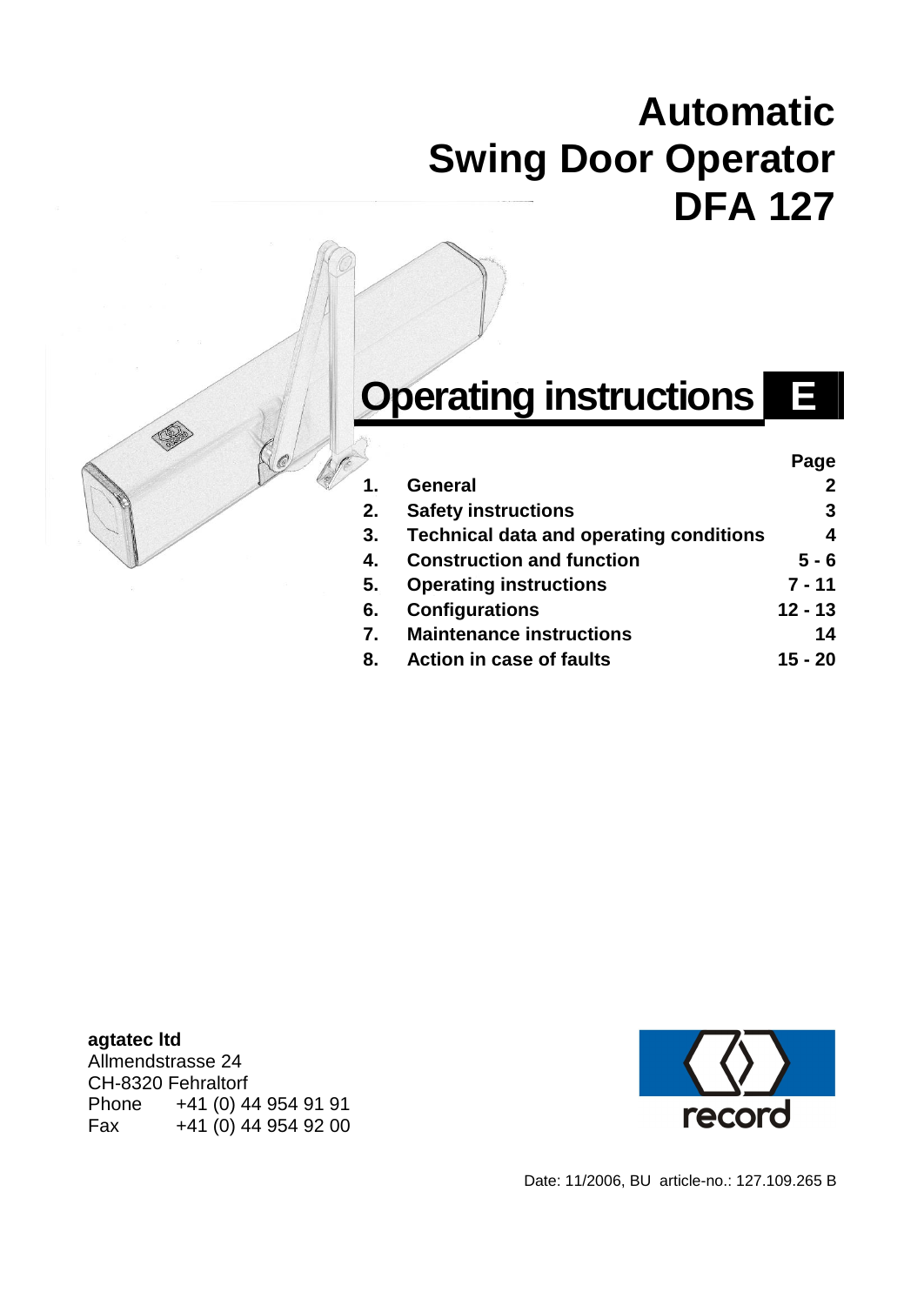# **1 General**

These operating instructions are intended for the record DFA 127 FP EU or record DFA 127 FP GG EU automatic swing door operator (herein after referred to as DFA 127). The operator is the person responsible for the technical maintenance of this door system.

These instructions describe the use of the record DFA 127 swing door operator. They form the basis for satisfactory functioning.

These operating instructions should be read by the door operator before commissioning and the safety instructions observed!

It is recommended to keep these operating instructions close to the automatic sliding door.

| <b>Product designation:</b> | Automatic swing door operator                      |
|-----------------------------|----------------------------------------------------|
| <b>Product name:</b>        | record DFA 127 FP EU or<br>record DFA 127 FP GG EU |
| <b>Serial number:</b>       | (please complete when installing)                  |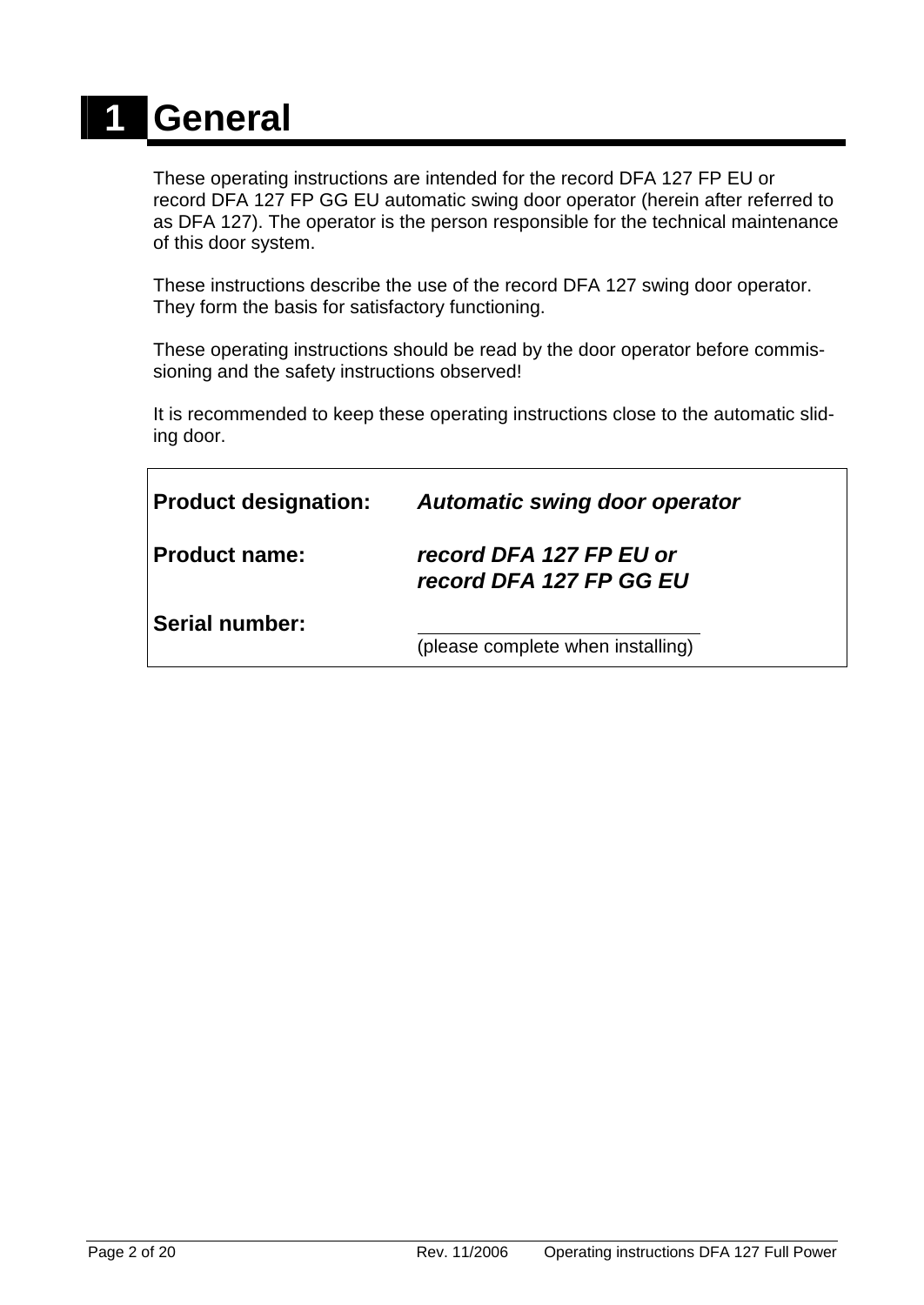The record DFA 127 swing door operator has been constructed in accordance with the latest state of the art and the recognised technical safety regulations, including limiting of forces and speeds. Nevertheless, danger can arise for the user if not used as intended.



Installation, maintenance and repairs to the record DFA 127 must only be performed by qualified and authorized personnel (technicians).

### **2.1 Use as intended**

The DFA 127 swing door operator is constructed exclusively for normal service with swing doors in dry rooms and must be installed within or inside buildings.

A different application or use extending beyond this purpose is not considered use for the intended purpose. The manufacturer declines all responsibility for resulting damage; the operator alone shall bear the associated risk.

Use for the intended purpose also includes observation of the operating conditions specified by the manufacturer, including use and adjustment of the correct type of arms, in addition to regular maintenance and repair.

Unauthorised modifications to the automatic door operator exclude any liability of the manufacturer for resulting damage.

### **2.2 General safety and accident prevention regulations**



In general no safety devices (sensors) may be dismantled or put out of service.



During the learning cycle (which must only be performed by trained personnel) the safety devices (sensors) are switched off! It must be ensured, therefore, before initiating the learning cycle that no persons or objects are situated in the danger zone of the moving door leaves during the operation in order to avoid injury or damage!



No objects must be placed in the opening zone / path of the swing door to avoid crushing and shearing points!

The safeguard for crushing and shearing strains at the side edge must be provided by the manufacturer..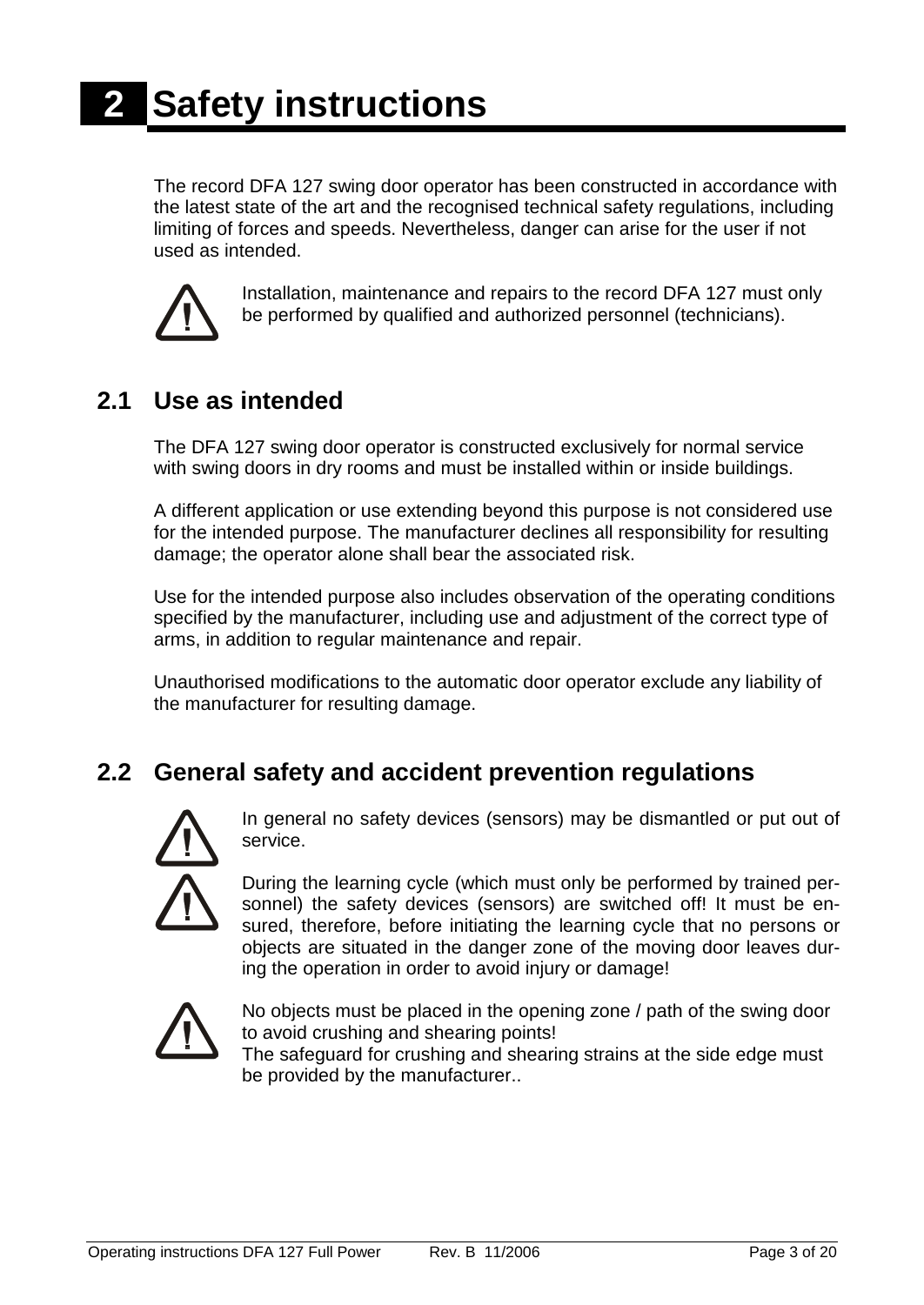# **3 Technical Data**

| Closing speed:<br>Adjustable from 5 to 20 seconds<br>Noise emission<br>$-18$ dB | Dimensions:<br>Operating voltage:<br>Power consumption:<br>Max. torque:<br>Opening angle:<br>Time delay:<br>Opening speed: | Operator 600 x 85 x 124 mm (w x h x d)<br>$230V -$<br>Standby 13 W, rated power 67 W<br>50 Nm<br>Adjustable from 70° to 115°<br>Adjustable from 0 to 20 seconds<br>Adjustable from 3 to 20 seconds |
|---------------------------------------------------------------------------------|----------------------------------------------------------------------------------------------------------------------------|----------------------------------------------------------------------------------------------------------------------------------------------------------------------------------------------------|
|---------------------------------------------------------------------------------|----------------------------------------------------------------------------------------------------------------------------|----------------------------------------------------------------------------------------------------------------------------------------------------------------------------------------------------|

#### **Environment conditions**

| Temperature range: | $-15$ to + 50 $^{\circ}$ C                |
|--------------------|-------------------------------------------|
| Humidity range:    | Up to 85% relative humidity, non bedewing |

### **3.1 Permissible door leaf weights and door widths**



The curves are calculated using to the following formula:

 $J = 1/3$   $\hat{m}$   $\hat{b}^2$ Standard arms : J max. 65 kgm<sup>2</sup> Key : J = mass moment of inertia [kgm<sup>2</sup>] Slide arms  $\cdot$  J max. 65 kgm<sup>2</sup>  $m =$  door leaf weight [kg]  $b =$  door leaf width  $[m]$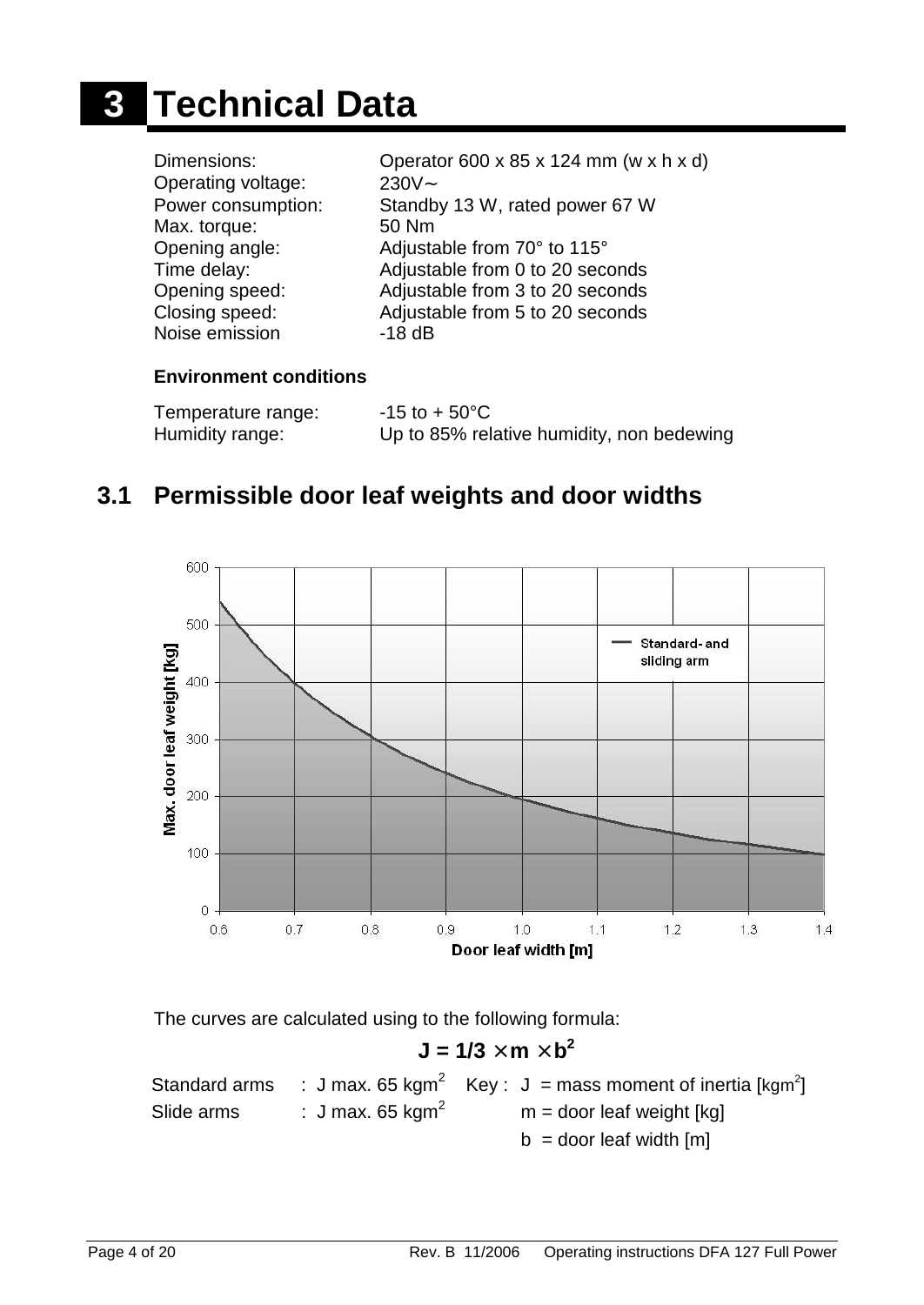# **4 Construction and Function**

## **4.1 Construction**



Key to illustration:

- 
- 
- 3 Power supply NET 11 Closing spring
- 
- 
- 6 Connection terminals control unit 14 Connectors for arms (both sides)
- 
- 
- 1 Mains connection terminals 9<sup>\*</sup> Slide switch S1 (rotating direction)
- 2 Fine-wire fuse 10<sup>\*</sup> Multifunctional switch MF on STG
	-
- 4 Drive unit ATM 12 Vision panel adjust. spring tension
- 5 Control unit STG 13<sup>\*</sup> Adjusting screw for spring tension
	-
- 7 Motor print MOT 15 Standard switch BDI
- 8 ATE drive unit terminals 16 Status signal and Reset button



\* Do not change any settings or adjustments! These operations are reserved exclusively for trained and authorized persons.

## **4.2 Components**

The record DFA 127 swing door operator forms part of an electromechanical swing door system and comprises the following main components:

| <b>Control unit STG:</b> | Intelligent, learning, microprocessor-controlled control<br>system.                                                                                          |
|--------------------------|--------------------------------------------------------------------------------------------------------------------------------------------------------------|
| <b>Driving unit ATE:</b> | Low maintenance DC geared motor with electronic path<br>measurement and integral thermostatic protective<br>switch, gear box with adjustable spring tension. |
| <b>Power supply NET:</b> | Compact 230 V power supply with integral input filter<br>and over-voltage protection.                                                                        |
| <b>Control unit BDE:</b> | As required with convenient, simple mechanical control<br>unit and / or a programmable electronic BDE-D.                                                     |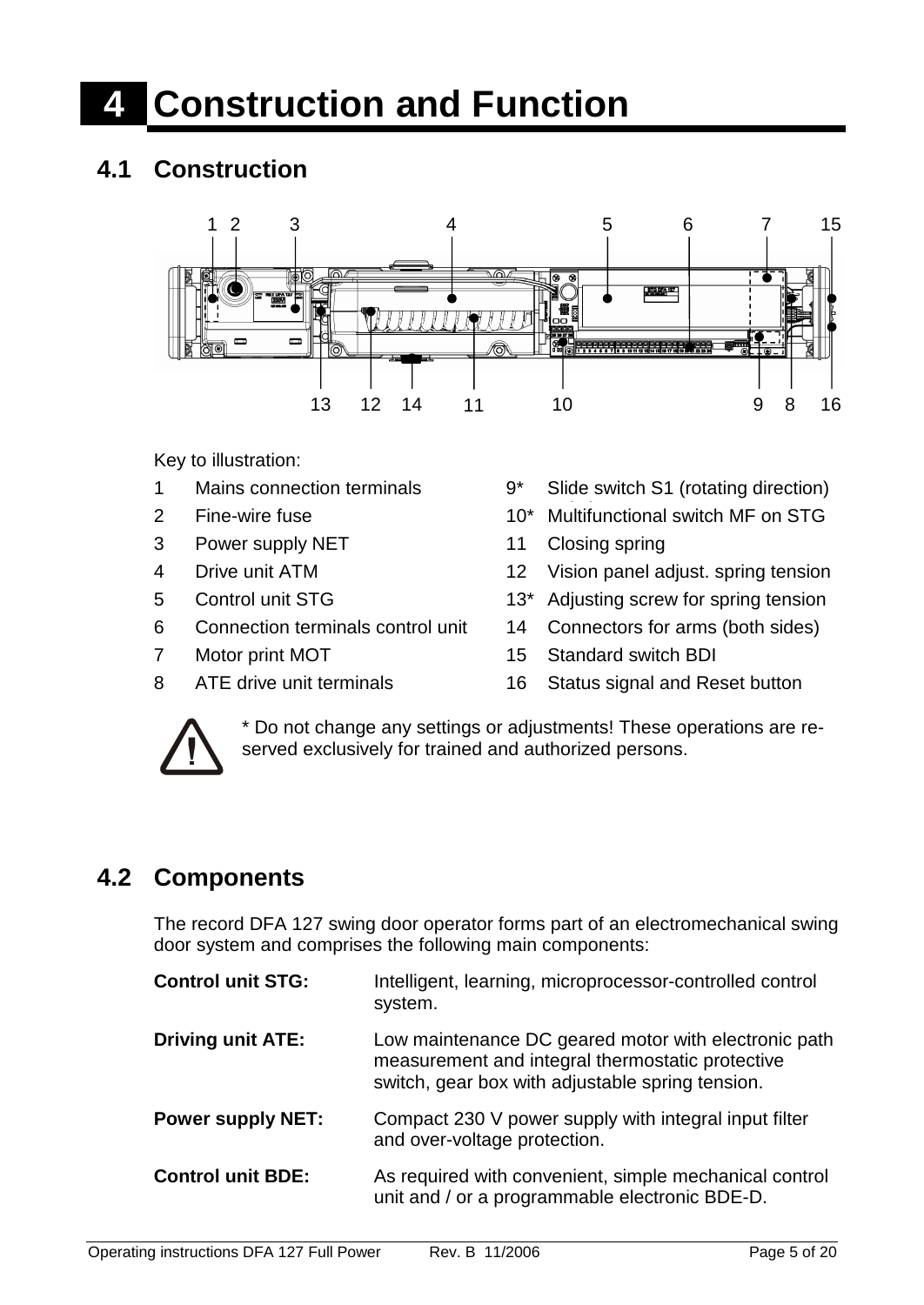| Arm types:            | Power transmission to the door leaf by use of standard<br>arm pushing or sliding arm pulling/pushing.                                                       |  |  |  |  |  |
|-----------------------|-------------------------------------------------------------------------------------------------------------------------------------------------------------|--|--|--|--|--|
|                       | <b>Locking VRR (optional):</b> It is possible to connect an electrical door opener<br>(24VDC) to the operator.                                              |  |  |  |  |  |
| <b>Sensing units:</b> | Aesthetic actuating and self-monitoring safety elements<br>with adjustable sensitivity ensure optimum, smooth and<br>reliable operation of the door system. |  |  |  |  |  |

## **4.3 Functional description**

In the standard "Automatic" mode of operation the door system opens by the response of an actuating device (e.g. radar unit) to persons or objects approaching. The door closes after the door hold-open time, provided no further opening pulse is received.

In the "Lock" mode of operation, the door is only opened by actuation of an optional key-operated contact (SSK). The door closes after the SSK door hold-open time, provided no further opening pulse is received.

An obstacle to the swing door leave during *Closing* leads to an immediate reopening (reverse). The obstacle position is recorded in the door operator and this position is approached slowly when next closing. An obstacle to the swing door leaf when *Opening* results in an immediate stop.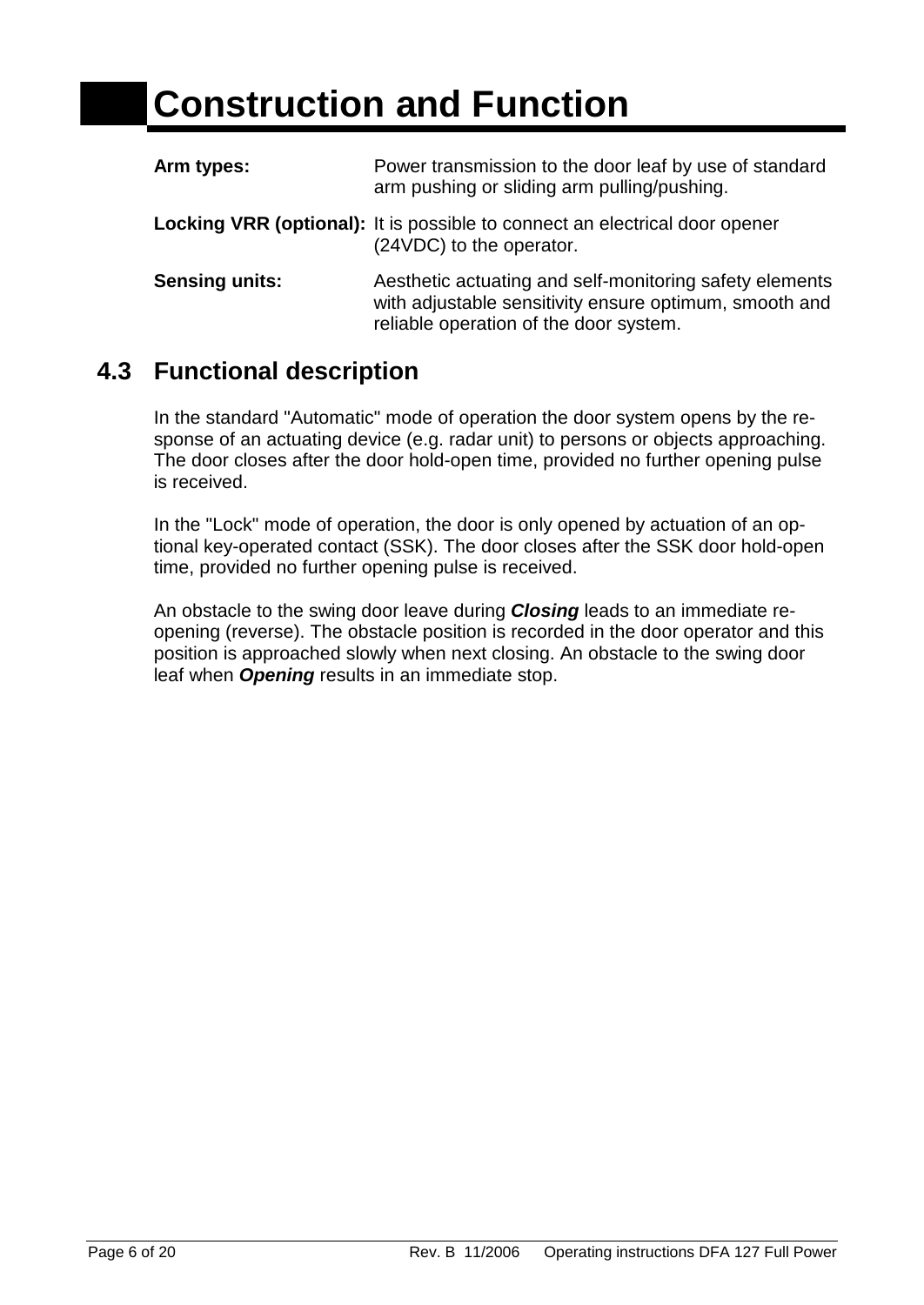# **5 Operating instructions**

## **5.1 Mech. control elements and indication**



- 1 Mechanic BDI with 3 positions (control toggle switch)
- 2 Reset button
- 3 Status signal

#### **Mechanical BDI (control toggle switch)**

The following operational modes can be set up with the 3-position toggle switch on the side cover:

#### **Manual operation**

In this operation mode, the DFA works as a normal door-closer. It can easily be opened manually, and then closes automatically. The connected actuating elements are inactivated.

#### **Automatic**



The door opens and closes automatically, either by activation of an actuating element or by pushing with activated touch control.

#### **Continuously open**



The door opens and remains in the open position. If an obstacle is encountered while opening, the DFA will attempt during the next few seconds to get the door into the set open position. If the obstacle is still present, the current position will be accepted as the continuously open position.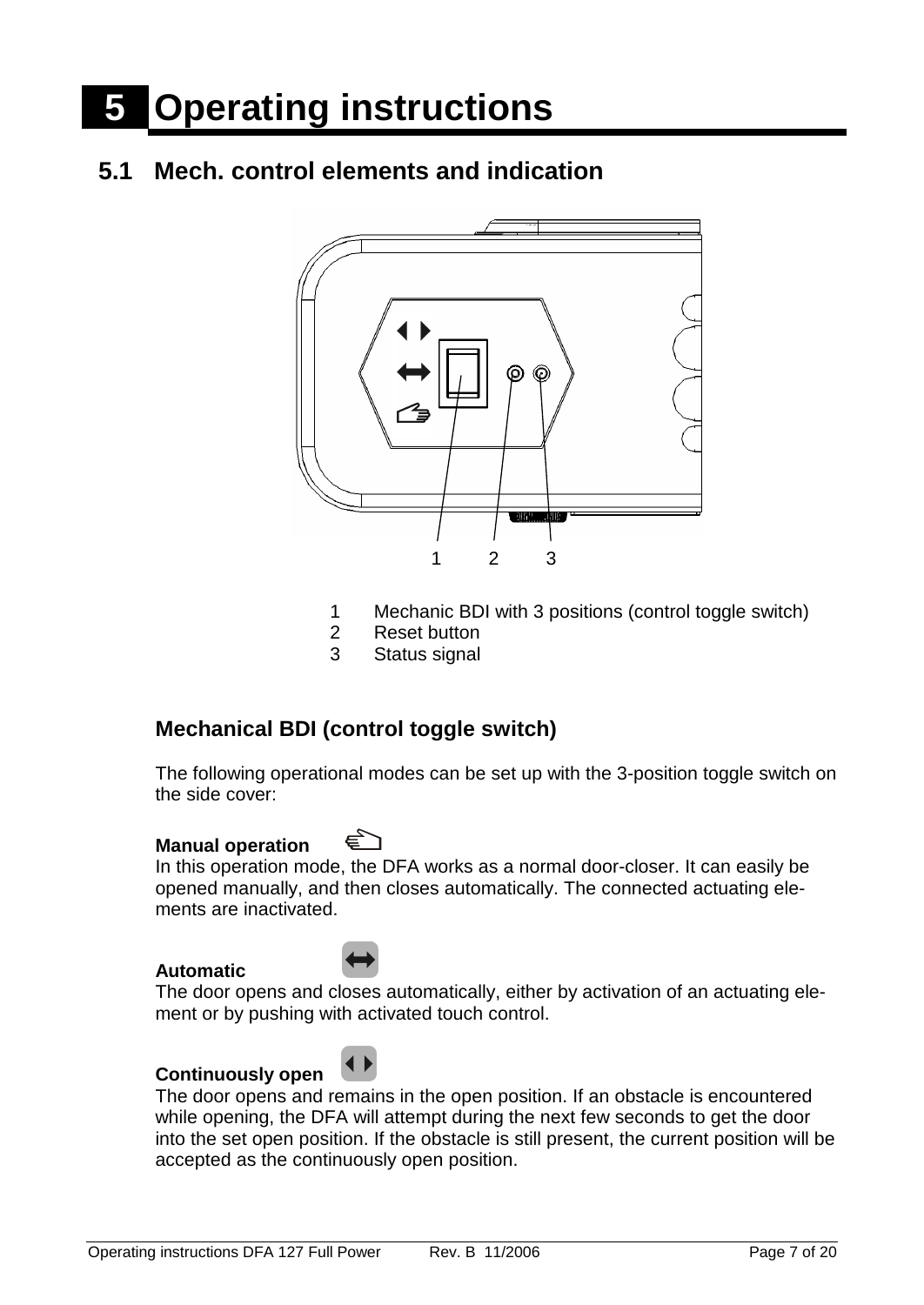The mechanical BDI is by factory default always connected and active on a DFA 127. If an additional electronic BDE-D is connected, the operating mode is set by a defined priority structure from the BDE with the highest priority.

The priority and the code shown in the following table apply to the operating mode, whereby BDE2 (S2) and BDE1 (S1) represent the two input terminals of the control unit (à J7/1 + J7/2, p.c.b. BDE-M) for the mechanical BDE:

 $(L =$  interruption or 0V,  $H = +24V$ )

|                          | <b>Mechanical BDI (toggle switch)</b> | <b>Electronic BDE-D</b> |                                    |  |  |  |  |
|--------------------------|---------------------------------------|-------------------------|------------------------------------|--|--|--|--|
| BDE <sub>2</sub><br>(S2) | BDE <sub>1</sub><br>(S1)              | <b>Function</b>         | <b>Priority</b><br>$(1 =$ highest) |  |  |  |  |
|                          |                                       |                         |                                    |  |  |  |  |
|                          |                                       | one-way                 | റ                                  |  |  |  |  |
|                          |                                       | continuously open       |                                    |  |  |  |  |
|                          |                                       | manual                  |                                    |  |  |  |  |
|                          |                                       | automatic               |                                    |  |  |  |  |

The BDE-D indicates the current operating mode.

If an operating mode is set on the BDE-D, which has no current priority, the status message 62 is displayed.

#### **Reset button**

After pushing for approx. 5 sec. a new start of the control is performed (software reset). After the reset the LED lights up permanently.

#### **Status signal**

- Remains off if no fault is present.
- Will blink if a fault is present (see status and fault signals / chapter 8)
- Does light up permanently during a reset.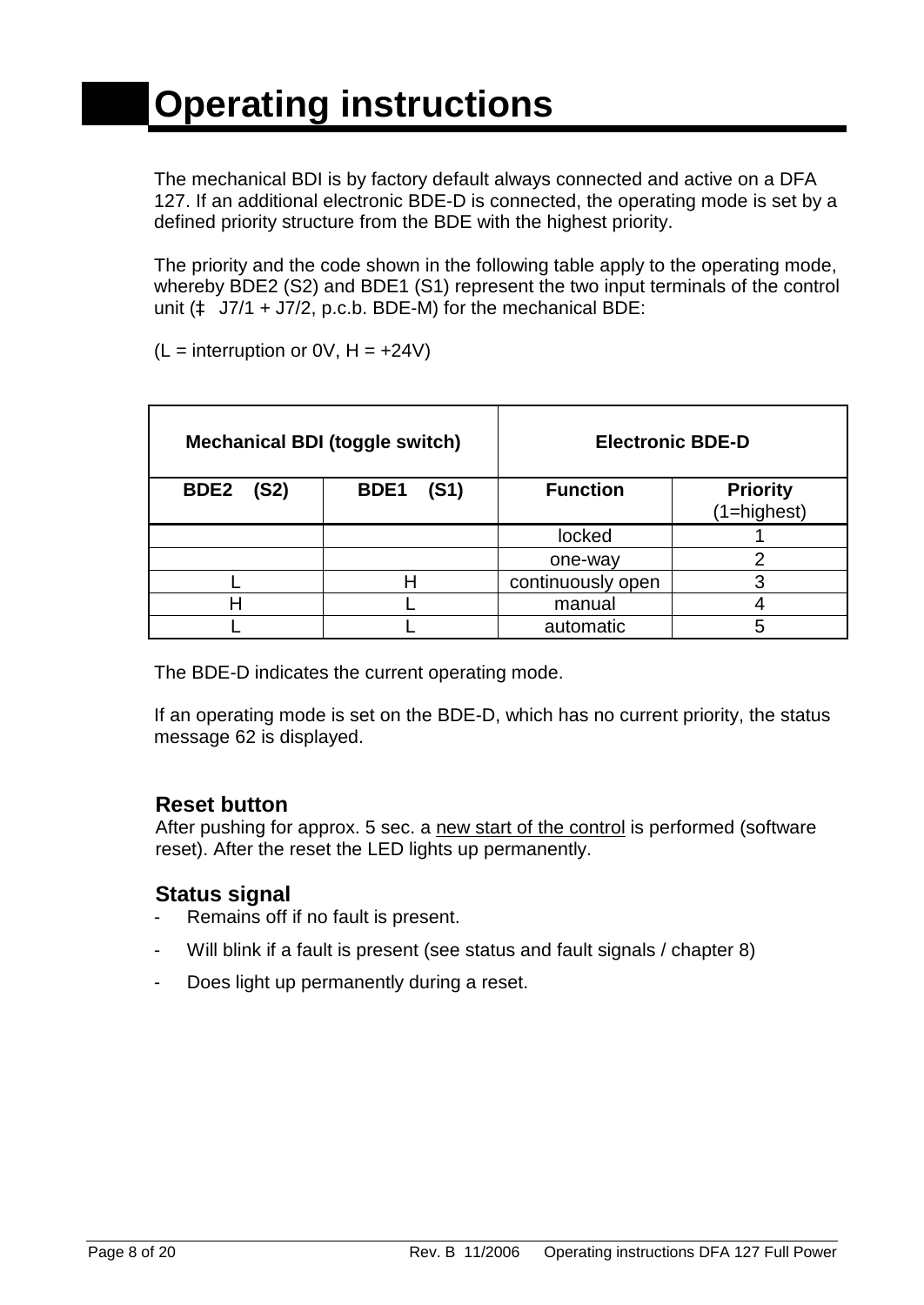## **5.2 Auxiliary controls on the control unit STG 127**

#### **General:**

The CONTROL UNIT STG 127 operates with active HIGH level, i.e. a +24 V level must be applied to activate a function. Safety inputs are activated during interruptions.

The signal ground (0V) is connected to protective earth.

#### **Jumpers:**

| $J14$ :        | Master / Slave<br>jumper at position M1 for master (factory setting)<br>jumper at position S1 for slave                                            |
|----------------|----------------------------------------------------------------------------------------------------------------------------------------------------|
| J13:           | <b>CAN</b> line termination                                                                                                                        |
| LED's:         |                                                                                                                                                    |
| LD1:<br>(red)  | control LED for push-button operation (S1)                                                                                                         |
| $LD2:$ (green) | $+35V$<br>Off for power failure                                                                                                                    |
| $LD3:$ (green) | $+24V$<br>Lights if +24V present.<br>Caution: in the event of a power failure processor reset takes<br>place 1 second after this LED extinguishes. |

#### **Push button S1**

This is a multifunctional switch on controller (MF).



The use of this switch is reserved exclusively for trained and authorized persons.

Top view of the control unit STG:

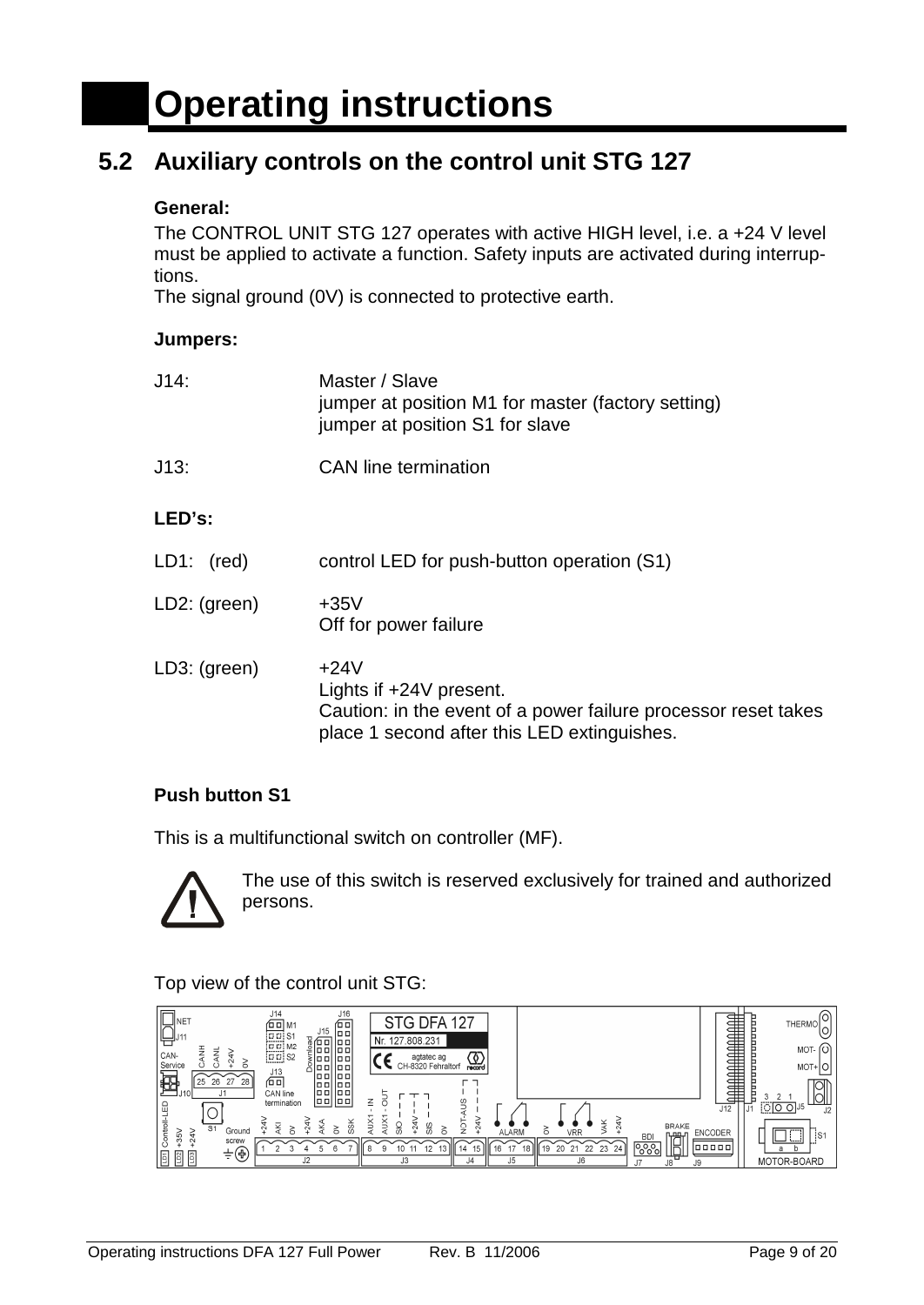## **5.3 Functions of electronic controller BDE-D (optional)**



The electronic controller BDE-D is an easily operated input and output device for the control and adjustment of record door operators. Logically arranged push buttons allow an intuitive operation and navigation through the operatorspecific menu. The LCD with backlight shows data and information about the door status with symbols and text messages.

Additional information can be taken from the manual of the BDE-D (No. 903 109 271).

## **5.4 Operation modes**

#### **Automatic**

Normal function

Table to signals (X marks a release reaction)

|                                         |   | CLOSED OPENING | <b>OPEN</b> | <b>CLOSING</b> |
|-----------------------------------------|---|----------------|-------------|----------------|
| <b>AKI</b>                              |   | х              |             | ↗              |
| <b>AKA</b>                              | Λ | x              | $\sqrt{ }$  | ⌒              |
| <b>SSK</b>                              | ́ | x              | ∧           | ᄉ              |
| $\frac{\overline{SIO}}{\overline{SIS}}$ |   | х              | ↗           | ↗              |
|                                         |   |                | $\sqrt{ }$  | ⌒              |
| <b>TIPP</b>                             |   |                |             |                |

#### **One-way traffic**



In one-way traffic mode people cannot enter the room from the outside but they can leave it from the inside.

Table to signals (X marks a release reaction)

|                                         |   | CLOSED OPENING | <b>OPEN</b> | <b>CLOSING</b> |  |  |
|-----------------------------------------|---|----------------|-------------|----------------|--|--|
| <b>AKI</b>                              | ⌒ | X              | ∧           | X              |  |  |
| AKA*                                    |   | X              | х           | X              |  |  |
| <b>SSK</b><br>$\lambda$                 |   | x              | ́           | х              |  |  |
| $\frac{\overline{SIO}}{\overline{SIS}}$ |   | х              | ∧           | X              |  |  |
|                                         |   |                | х           | X              |  |  |
| <b>TIPP</b>                             |   |                |             |                |  |  |

\* AKA is active as safety device while closing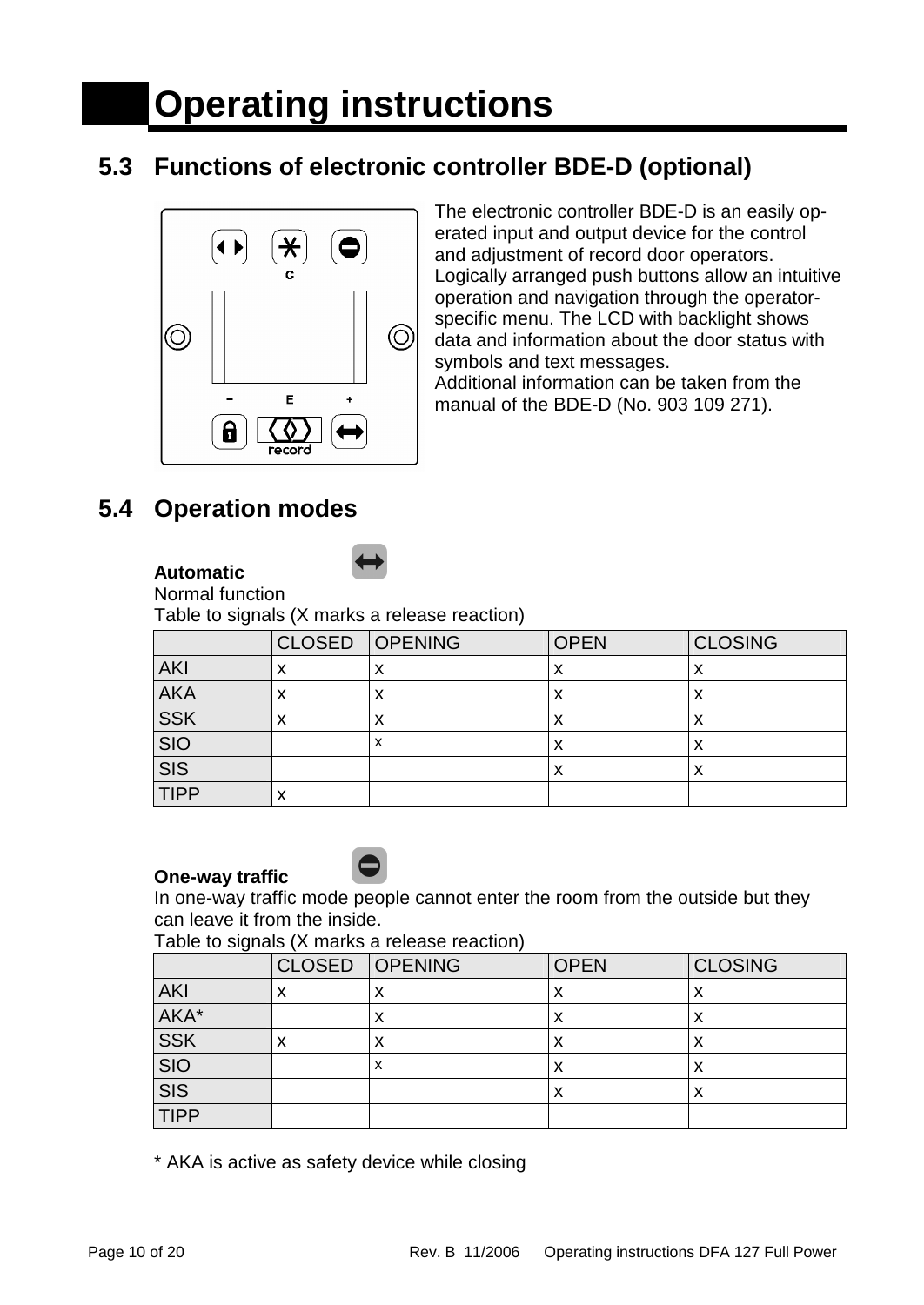## **Operating instructions**

#### **Manual operation**

The door can be opened and closed by hand.



€<br>C

The door is opened and stays open.

#### **Locked**



In the operation mode Locked the locking is activated. Table to signals (X marks a release reaction)

|                         | <b>CLOSED OPENING</b> | <b>OPEN</b> | <b>CLOSING</b> |
|-------------------------|-----------------------|-------------|----------------|
| <b>AKI</b>              | Λ                     | ᄉ           | ↗              |
| <b>AKA</b>              | ́                     | ⋏           |                |
| <b>SSK</b>              | ↗                     |             |                |
| <b>SIO</b>              | х                     | ᄉ           | ↗              |
| $\overline{\text{SIS}}$ |                       | х           |                |
| <b>TIPP</b>             |                       |             |                |

#### **Reset**

After pushing on the button  $\sqrt{\frac{Q}{\text{recoed}}}$  for approx. 5sec. this status message on the display is:



Pushing again on the  $\frac{\sqrt{9}}{\sqrt{2}}$  button resets the operator.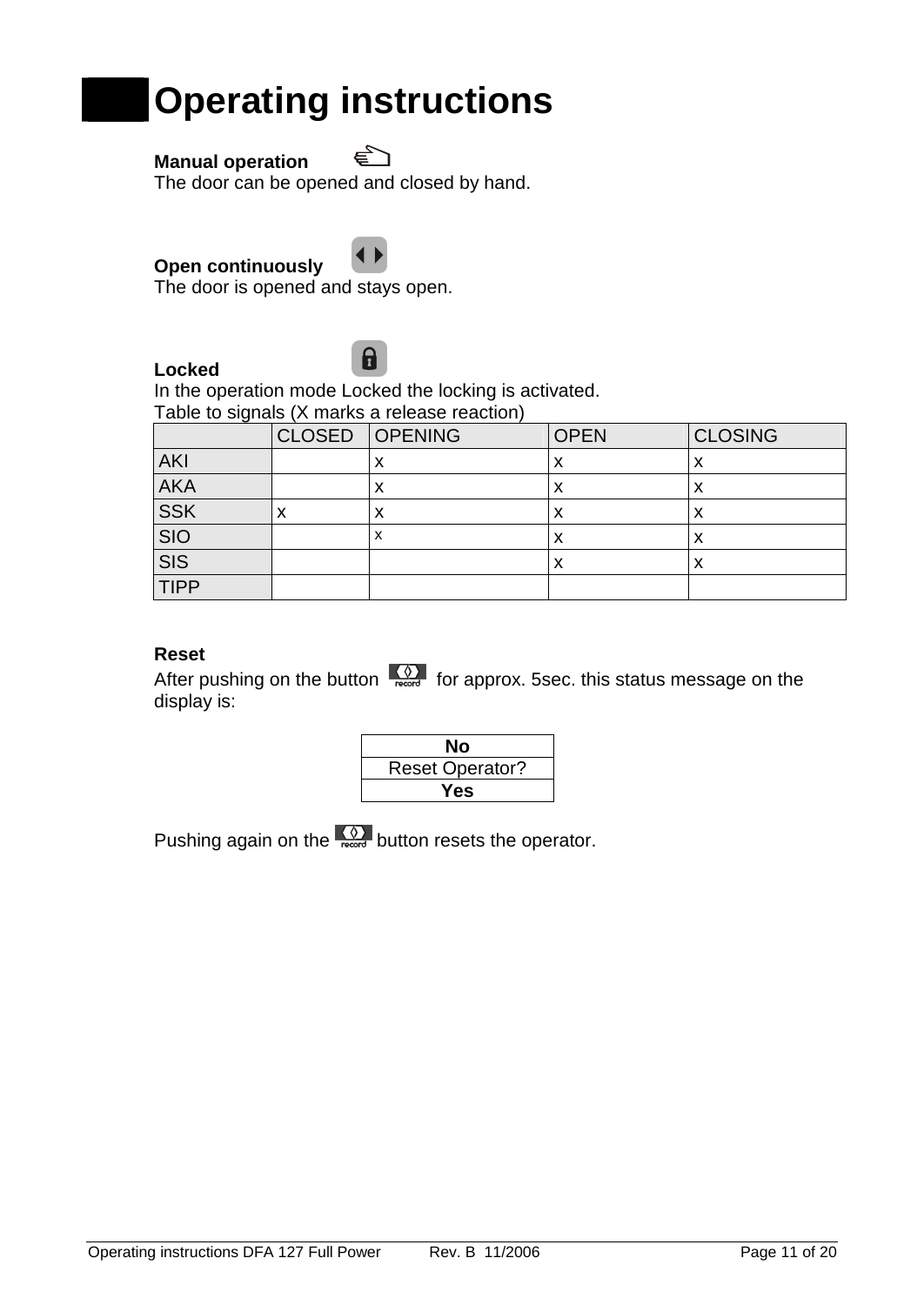# **6 Configurations**

## **6.1 Parameter Overview**

|                                                                                                                             | record parameter overview sheet DFA 127<br>SW from V1.30     |                                       |        |  |                                                      |                                                                            | Please always leave the parameter overview sheet in the operator even when the<br>STG is replaced! |                            |                                                       |                |                                                 |   |                                                        |   |                                                     |
|-----------------------------------------------------------------------------------------------------------------------------|--------------------------------------------------------------|---------------------------------------|--------|--|------------------------------------------------------|----------------------------------------------------------------------------|----------------------------------------------------------------------------------------------------|----------------------------|-------------------------------------------------------|----------------|-------------------------------------------------|---|--------------------------------------------------------|---|-----------------------------------------------------|
|                                                                                                                             | <b>Master or Slave</b>                                       |                                       |        |  |                                                      |                                                                            |                                                                                                    |                            |                                                       |                |                                                 |   |                                                        |   |                                                     |
| D                                                                                                                           | $\equiv$<br>Value will reset after default parameter loading |                                       |        |  |                                                      | All parameter modifications must be marked as follows in the relevant box: |                                                                                                    |                            |                                                       |                |                                                 |   |                                                        |   |                                                     |
| S <sub>1</sub><br>$\gamma=$<br>Slave 1 or Slave 2                                                                           |                                                              |                                       |        |  |                                                      |                                                                            |                                                                                                    | Speedo:                    |                                                       |                | programmed value                                |   |                                                        |   |                                                     |
| Change in parameter only with multifunctional button on control unit (technical level)<br>M<br>$\equiv$<br>Parameter number |                                                              |                                       |        |  |                                                      |                                                                            |                                                                                                    |                            |                                                       |                | parameter value:                                |   | X (mark)                                               |   |                                                     |
| D                                                                                                                           |                                                              | S1 Description                        | M      |  |                                                      | $\sqrt{2}$                                                                 | Parameter value (factory settings printed bold)                                                    | 3                          |                                                       | $\overline{4}$ |                                                 | 5 |                                                        | 6 |                                                     |
|                                                                                                                             |                                                              | DRIVING CYCLE                         |        |  |                                                      |                                                                            |                                                                                                    |                            |                                                       |                |                                                 |   |                                                        |   |                                                     |
| X                                                                                                                           |                                                              | Closing speed                         |        |  |                                                      |                                                                            | (Speedo)                                                                                           |                            |                                                       |                |                                                 |   |                                                        |   |                                                     |
| X                                                                                                                           |                                                              | Opening speed                         |        |  |                                                      |                                                                            | (Speedo)                                                                                           |                            |                                                       |                |                                                 |   |                                                        |   |                                                     |
| X                                                                                                                           |                                                              | Acceleration                          | M      |  |                                                      |                                                                            | (Speedo)<br>Different accelerations                                                                |                            |                                                       |                |                                                 |   |                                                        |   |                                                     |
| X                                                                                                                           |                                                              | Latch check                           | M      |  |                                                      |                                                                            | (Speedo)                                                                                           |                            | Start latch check by closing                          |                |                                                 |   |                                                        |   |                                                     |
|                                                                                                                             |                                                              | TIME DELAY OPEN                       |        |  |                                                      |                                                                            |                                                                                                    |                            |                                                       |                |                                                 |   |                                                        |   |                                                     |
| X                                                                                                                           |                                                              | Time delay open                       |        |  |                                                      |                                                                            | (Speedo)                                                                                           |                            |                                                       |                |                                                 |   |                                                        |   |                                                     |
| X                                                                                                                           |                                                              | Time delay SSK                        |        |  |                                                      |                                                                            | (Speedo)                                                                                           |                            |                                                       |                |                                                 |   |                                                        |   |                                                     |
|                                                                                                                             |                                                              | DRIVE                                 |        |  |                                                      |                                                                            |                                                                                                    |                            |                                                       |                |                                                 |   |                                                        |   |                                                     |
| X                                                                                                                           | X                                                            | Opening angle                         |        |  |                                                      |                                                                            | (Speedo)                                                                                           |                            |                                                       |                |                                                 |   |                                                        |   |                                                     |
| X                                                                                                                           | Χ                                                            | Collision                             |        |  |                                                      |                                                                            | (Speedo)                                                                                           |                            |                                                       |                |                                                 |   |                                                        |   |                                                     |
|                                                                                                                             | X<br>X                                                       | <b>Brake</b>                          | M      |  | Without<br>Standard arm                              |                                                                            | Closing position<br><b>Sliding pullling</b>                                                        |                            | Opening position<br>Sliding pushing                   |                | Open/Clos pos.<br>Inheader                      |   |                                                        |   |                                                     |
|                                                                                                                             |                                                              | Types of arms                         | M<br>M |  | <b>Disabled</b>                                      |                                                                            | Enabled                                                                                            |                            |                                                       |                |                                                 |   |                                                        |   |                                                     |
|                                                                                                                             | ×                                                            | Invers<br>Spring type                 | M      |  | Unknown                                              |                                                                            | EN 4                                                                                               |                            | EN <sub>5</sub>                                       |                | EN <sub>6</sub>                                 |   |                                                        |   |                                                     |
| X                                                                                                                           |                                                              | Limit open                            | M      |  | <b>Disabled</b>                                      |                                                                            | Enabled                                                                                            |                            |                                                       |                |                                                 |   |                                                        |   |                                                     |
|                                                                                                                             |                                                              | <b>ENTRANCE SYSTEM</b>                |        |  |                                                      |                                                                            |                                                                                                    |                            |                                                       |                |                                                 |   |                                                        |   |                                                     |
|                                                                                                                             |                                                              | Fire alarm                            | M      |  | <b>Disabled</b>                                      |                                                                            | Enabled                                                                                            |                            |                                                       |                |                                                 |   |                                                        |   |                                                     |
| X                                                                                                                           | X                                                            | Control                               | M      |  | Single control                                       |                                                                            | Master control                                                                                     |                            | Slave control                                         |                |                                                 |   |                                                        |   |                                                     |
| X                                                                                                                           |                                                              | Interlock type                        | M      |  | Without inter-<br>lock                               |                                                                            | Master-Slave<br>(single leaf inter-<br>lock control)                                               |                            | Master-Master<br>(double leaves<br>interlock control) |                |                                                 |   |                                                        |   |                                                     |
|                                                                                                                             |                                                              | Door type                             | M      |  | <b>Basic operator</b>                                |                                                                            | <b>USA</b>                                                                                         |                            | USA Low Energy                                        |                | EU Low Energy                                   |   |                                                        |   |                                                     |
|                                                                                                                             |                                                              | MS 2-LEAVES                           |        |  |                                                      |                                                                            |                                                                                                    |                            |                                                       |                |                                                 |   |                                                        |   |                                                     |
| X                                                                                                                           |                                                              | Function AKA                          | M      |  | Master+slave                                         |                                                                            | Master only                                                                                        |                            |                                                       |                |                                                 |   |                                                        |   |                                                     |
| X                                                                                                                           |                                                              | Overlap                               | M      |  |                                                      |                                                                            | (Speedo)<br>$0 = No$ overlap                                                                       |                            |                                                       |                |                                                 |   |                                                        |   |                                                     |
| X                                                                                                                           |                                                              | Open sequence                         | M      |  |                                                      |                                                                            | (Speedo)                                                                                           |                            | $0 = Simultaneous opening$                            |                |                                                 |   |                                                        |   |                                                     |
| X                                                                                                                           |                                                              | Close sequence                        | M      |  |                                                      |                                                                            | (Speedo)                                                                                           | $0 = Simultaneous closing$ |                                                       |                |                                                 |   |                                                        |   |                                                     |
|                                                                                                                             |                                                              | MANUAL CONTROL                        |        |  |                                                      |                                                                            |                                                                                                    |                            |                                                       |                |                                                 |   |                                                        |   |                                                     |
| X                                                                                                                           |                                                              | During closing                        | M      |  | <b>Disabled</b><br><b>Disabled</b>                   |                                                                            | Enabled                                                                                            |                            |                                                       |                |                                                 |   |                                                        |   |                                                     |
| X                                                                                                                           |                                                              | When locked                           | M      |  | <b>Disabled</b>                                      |                                                                            | Enabled<br>Enabled                                                                                 |                            |                                                       |                |                                                 |   |                                                        |   |                                                     |
| X<br>X                                                                                                                      |                                                              | Collision<br>Support during closing   | M<br>M |  | <b>Disabled</b>                                      |                                                                            | Constant                                                                                           |                            | Cumulative                                            |                | Final bang                                      |   | Slowly, cumula-<br>tive                                |   | Slowly, final bang                                  |
| X                                                                                                                           |                                                              | Active sensors                        | M      |  | <b>Disabled</b>                                      |                                                                            | SIS disabled                                                                                       |                            | SIS enabled                                           |                |                                                 |   |                                                        |   |                                                     |
| X                                                                                                                           |                                                              | Closing speed                         | M      |  |                                                      |                                                                            | (Speedo)                                                                                           |                            |                                                       |                |                                                 |   |                                                        |   |                                                     |
|                                                                                                                             |                                                              | CONTROL PANEL                         |        |  |                                                      |                                                                            |                                                                                                    |                            |                                                       |                |                                                 |   |                                                        |   |                                                     |
| X                                                                                                                           | X                                                            | Mech. panel                           | M      |  | 3 Pos. (AUTO)<br>Manual;<br>Automatic;<br>Cont. open |                                                                            | 4 Positions<br>Automatic;<br>Manual;<br>Cont. open;<br>Locked                                      |                            | 3 Pos. (OFF-A)<br>Automatic;<br>OFF;<br>Cont. open    |                | 3 Pos. (OFF-M)<br>Manual:<br>OFF,<br>Cont. open |   | 3 Pos. (Lock-A)<br>Automatic;<br>Locked:<br>Cont. open |   | 3 Pos. (Lock-M)<br>Manual;<br>Locked;<br>Cont. open |
|                                                                                                                             |                                                              | BDE-D (submenu)                       | M      |  | Deutsch                                              |                                                                            | Français                                                                                           |                            | English                                               |                | English US                                      |   |                                                        |   |                                                     |
|                                                                                                                             |                                                              | Language<br>Keyboard                  | M      |  | <b>Normal</b>                                        |                                                                            | OFF-Mode                                                                                           |                            |                                                       |                |                                                 |   |                                                        |   |                                                     |
|                                                                                                                             |                                                              | Contrast BDE 1                        | M      |  |                                                      |                                                                            | (Speedo)                                                                                           |                            |                                                       |                |                                                 |   |                                                        |   |                                                     |
|                                                                                                                             |                                                              | Contrast BDE 2                        | M      |  |                                                      |                                                                            | (Speedo)                                                                                           |                            |                                                       |                |                                                 |   |                                                        |   |                                                     |
|                                                                                                                             |                                                              | Light time                            | M      |  |                                                      |                                                                            | (Speedo)                                                                                           |                            |                                                       |                |                                                 |   |                                                        |   |                                                     |
|                                                                                                                             |                                                              | LOCKING                               |        |  |                                                      |                                                                            |                                                                                                    |                            |                                                       |                |                                                 |   |                                                        |   |                                                     |
|                                                                                                                             |                                                              | Locking function                      | M      |  | <b>Normally locked</b>                               |                                                                            | Always locked                                                                                      |                            |                                                       |                |                                                 |   |                                                        |   |                                                     |
|                                                                                                                             |                                                              | Lock type                             | M      |  | <b>Standard</b>                                      |                                                                            | Locking bolt                                                                                       |                            | Magnet                                                |                | Pulse                                           |   |                                                        |   |                                                     |
|                                                                                                                             |                                                              | VRR manually                          | M      |  | Disabled                                             |                                                                            | Enabled                                                                                            |                            |                                                       |                |                                                 |   |                                                        |   |                                                     |
|                                                                                                                             |                                                              | Start delay                           | M      |  |                                                      |                                                                            | (Speedo)                                                                                           |                            |                                                       |                |                                                 |   |                                                        |   |                                                     |
|                                                                                                                             |                                                              | <b>INPUT</b>                          |        |  | <b>Disabled</b>                                      |                                                                            | <b>BEA Bodyguard</b>                                                                               |                            |                                                       |                |                                                 |   |                                                        |   |                                                     |
| X<br>$\times$                                                                                                               |                                                              | AUX1_IN<br>AKA_IN                     | M<br>M |  | AKA                                                  |                                                                            | Railbeam                                                                                           |                            |                                                       |                |                                                 |   |                                                        |   |                                                     |
|                                                                                                                             |                                                              | OUTPUT                                |        |  |                                                      |                                                                            |                                                                                                    |                            |                                                       |                |                                                 |   |                                                        |   |                                                     |
| X                                                                                                                           |                                                              | AUX1_OUT                              | M      |  | <b>Disabled</b>                                      |                                                                            | <b>BEA Bodyguard</b>                                                                               |                            | Test closed                                           |                | Test open                                       |   |                                                        |   |                                                     |
|                                                                                                                             |                                                              | MISCELLANEOUS                         |        |  |                                                      |                                                                            |                                                                                                    |                            |                                                       |                |                                                 |   |                                                        |   |                                                     |
| X                                                                                                                           | x                                                            | Push to actuate                       | M      |  | <b>Disabled</b>                                      |                                                                            | Normal (motored)                                                                                   |                            | Slow (motored)                                        |                | HB with sensors                                 |   |                                                        |   |                                                     |
|                                                                                                                             |                                                              | Order number:                         |        |  | Client:                                              |                                                                            |                                                                                                    |                            |                                                       |                |                                                 |   |                                                        |   |                                                     |
|                                                                                                                             |                                                              | Programming by end customer / changes |        |  | Date<br>Initials                                     |                                                                            |                                                                                                    |                            |                                                       |                |                                                 |   |                                                        |   |                                                     |

This parameter overview shows all possible settings. Depending on drive type and configuration the access is restricted.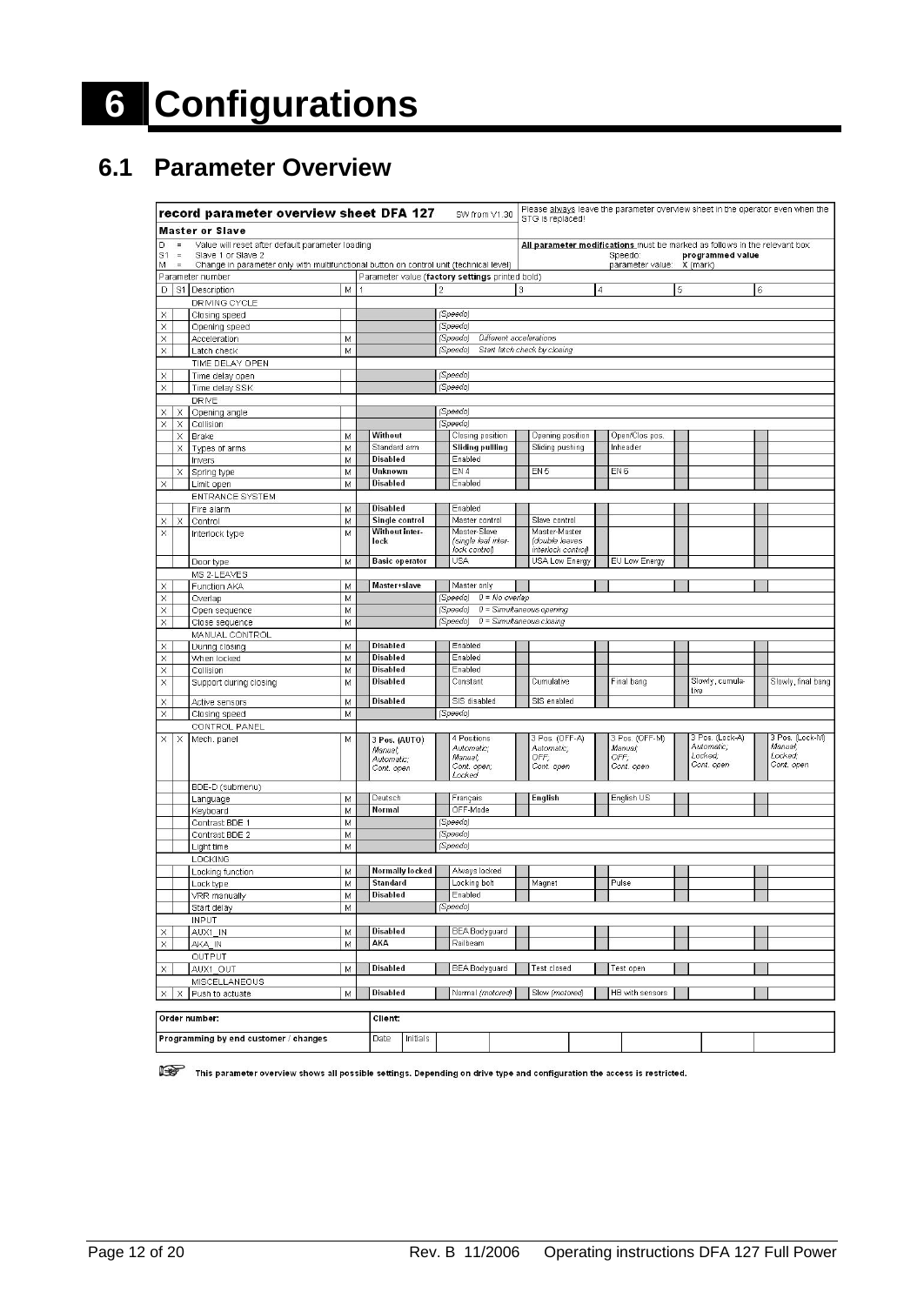Configurations of the DFA 127 can only be made with the electronic BDE-D. If a toggle switch is connected, a BDE-D must be connected briefly for the configuration.

Further information for parameter changes can be taken from the user manual of the BDE-D (no. 903 109 271).

Please always leave the configuration review sheet in the drive!

| <b>Parameter</b>                 | <b>Setting</b><br>range  | <b>Factory</b><br>default | <b>Description</b>                                                                                        |
|----------------------------------|--------------------------|---------------------------|-----------------------------------------------------------------------------------------------------------|
| <b>DRIVING CYCLE</b>             |                          |                           |                                                                                                           |
| Closing speed                    | $0 - 40$<br>$(5 - 20 s)$ | 18                        | Slider control with 40 steps                                                                              |
| Opening speed                    | $0 - 40$<br>$(3 - 20 s)$ | 36                        | Slider control with 40 steps                                                                              |
| <b>TIME DELAY</b><br><b>OPEN</b> |                          |                           |                                                                                                           |
| Time delay open                  | $0 - 40$<br>$(0 - 60 s)$ | 2                         | Effective with AKA, AKI and push to<br>actuate<br>$0 - 20$ : Steps of 1 s<br>21 - 40: Steps of 2 s        |
| Time delay SSK                   | $0 - 40$<br>$(0 - 60 s)$ | 4                         | <b>Effective with SSK</b><br>$0 - 20$ : Steps of 1 s<br>21 - 40: Steps of 2 s                             |
| <b>DRIVE</b>                     |                          |                           |                                                                                                           |
| Opening angle                    | $0 - 40$                 | 35                        | The opening angle is estimated dur-<br>ing the calibration run and is equiva-<br>lent to the value of 40. |

## **6.2 Parameter description**

## **6.3 Different factory defaults for door types Low Energy**

| l Parameter            | <b>Factory</b><br>default | <b>Parameter</b>     | <b>Factory</b><br>default |
|------------------------|---------------------------|----------------------|---------------------------|
| <b>I</b> DRIVING CYCLE |                           |                      |                           |
| <b>Closing speed</b>   | 10                        | <b>Opening speed</b> | 20                        |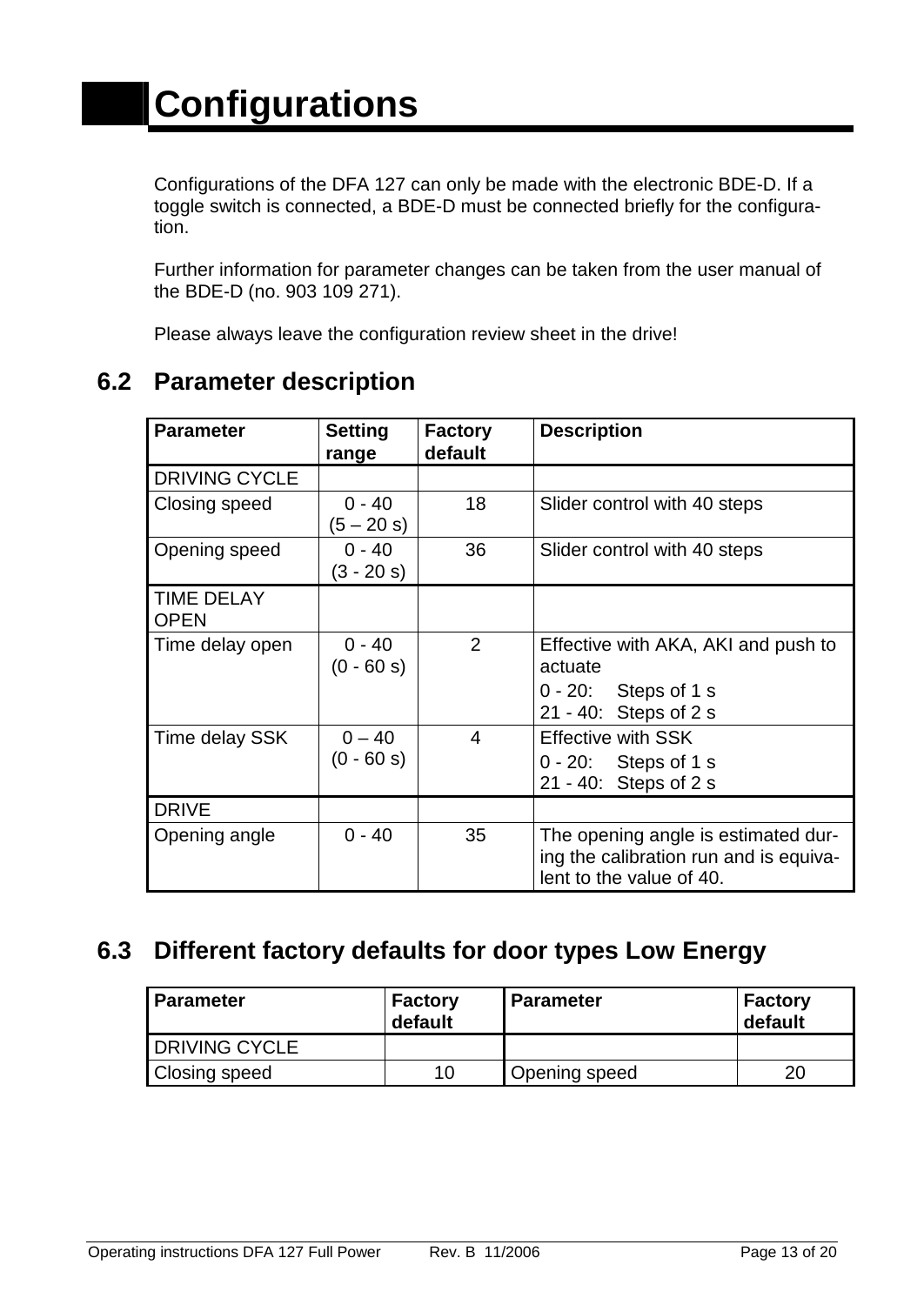#### **7.1 General**

The record DFA 127 swing door operator is a product of the latest technology. It has been carefully made and only leaves the factory following thorough testing. Automatic swing doors should be operated and maintained to ensure safety at all times.

#### **7.2 Care**

The entire swing door system can be cleaned with a damp cloth and commercially available cleaning agents. The cleaning agent must be harmonised to the surface which has to be cleaned.

It is recommended to select the "Continuously open" or "Locked" mode of operation for this purpose, so that the door does not continually open and close unnecessarily.

#### **7.3 Maintenance, periodic inspection**

It is recommended to have a technical safety test with servicing performed by a specialist before first commissioning and as required, but at least twice a year.

Regular testing and servicing by our fully trained personnel therefore offers the best guarantee for a long service life and satisfactory operation. We therefore recommend the signing of a maintenance agreement. Our service department will be pleased to submit a proposal.

If nevertheless a fault should occur, which you cannot eliminate (see section 8) our service organisation or the maintenance personnel of our agents are available.

#### **7.4 Service centres**

In Switzerland: Phone +41 (0) 44 954 92 92 / Fax +41 (0) 44 954 92 00

Alternative service centre: \_\_\_\_\_\_\_\_\_\_\_\_\_\_\_\_\_\_\_\_\_\_\_\_\_\_\_\_\_\_\_\_\_\_\_\_\_\_\_\_\_\_\_\_\_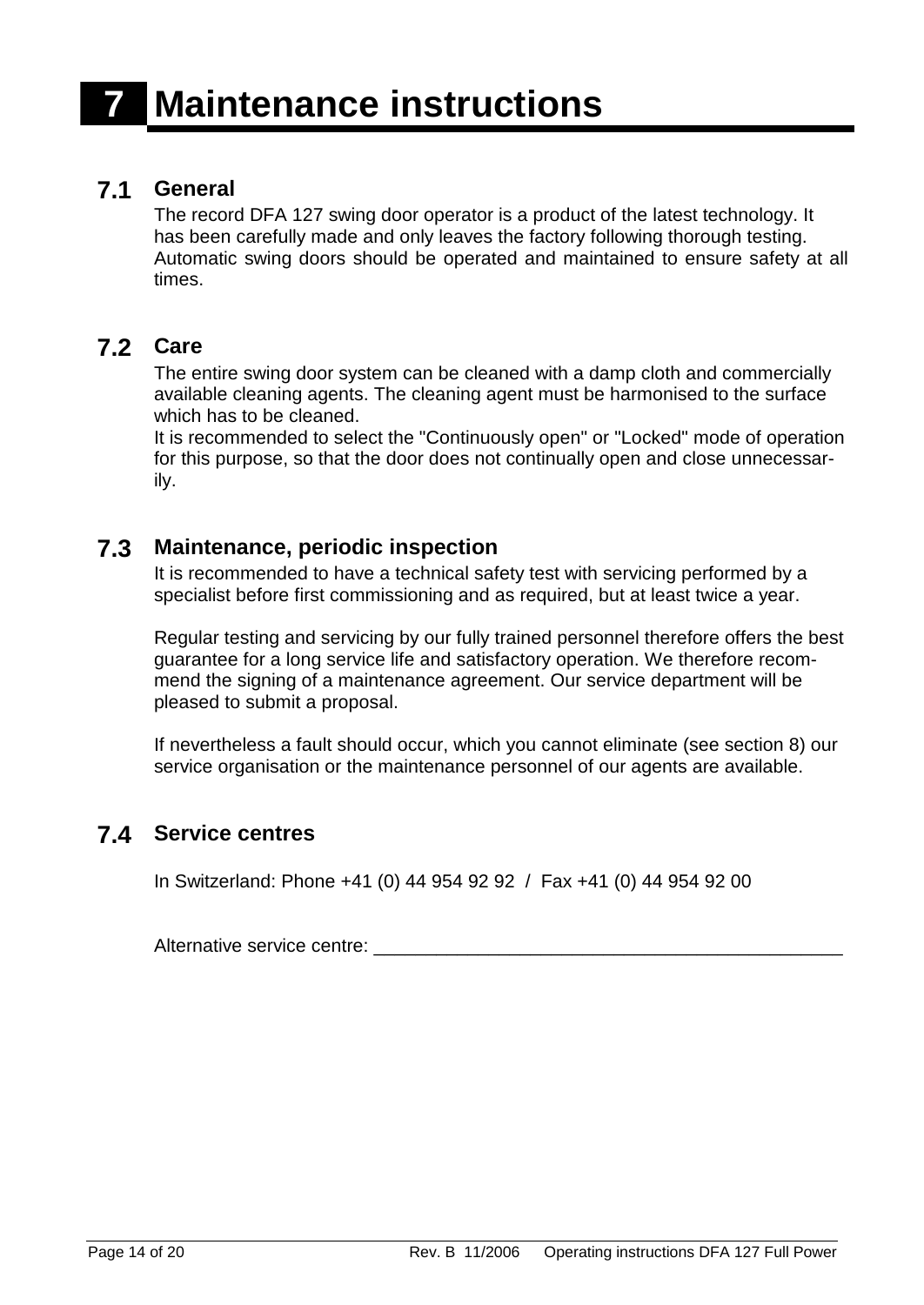## **8.1 Fault indication**

Various indications are given for an irregularity or fault depending on the control unit connected BDE-E or BDE-M.

#### **When using a mechanical BDE (**control toggle switch)

With the mechanical control unit it is not possible to display a detailed status signal. If a fault occurs (will be shown by the status signal on the side cover), please proceed according to section 8.2.

#### **When using an electronic BDE-D**

#### **General**

Any current operational faults in the drive system will be displayed in the Standard screen. If several faults are active, they will be numbered: e.g. Fault **1/2**

In case of an irregularity the display changes automatically from mode of operation level to error display. Every 2 seconds the backlight changes between normal /invers. Several errors can be displayed (e.g. 1/2 means: error no. 1 of total 2 errors).

After 10 seconds the telephone number of the responsible service centre is indicated alternating to the fault indication. The failure indication and the phone number change every 5 seconds, while the inverse flashing is remaining. The described sequence applies to all failures. However, previously the phone number must have been given by an authorised specialised person.

Information about the drive system, such as the software version, can be read out by pressing the  $\frac{Q}{\text{reco}}$  key.

After pressing this key once again, the phone number of the responsible service centre and the last appeared fault indication is displayed in the screen. If the fault message consists of several lines the first line will be displayed only.

Status signals with a "W" are warnings. For these the fault relay contact output is not connected. Elimination of the irregularity leading to the status signal is performed according to section 8.2

A status can usually be deleted by pressing the  $\frac{1}{k_{\text{test}}}$  key for 5 s (= Reset). This produces a new start in the control unit.

If, however, the cause of the fault has not been eliminated, the status message will appear again if the fault occurs again.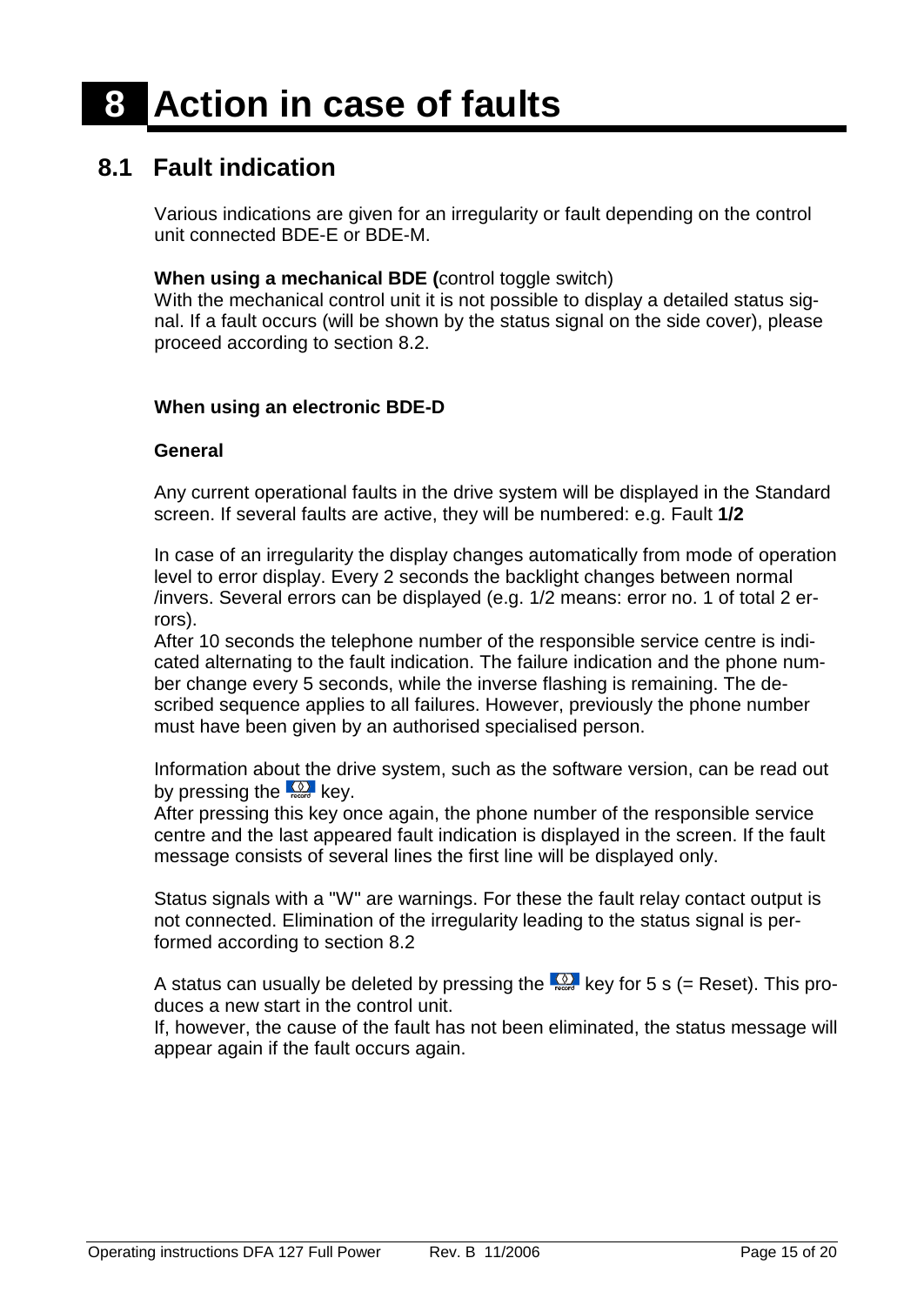## **8.2 Error elimination**

The majority of faults can be eliminated by consulting the following table. If the fault cannot be eliminated even after working through the table, please contact the service centre. Please also contact the service centre directly when no recommended action is specified in the table.

| <b>Status</b> | Symptom, fault,<br>door behaviour               | Cause                                               | Action<br>(consult service if no<br>recommend-action)   |
|---------------|-------------------------------------------------|-----------------------------------------------------|---------------------------------------------------------|
| 03            | Door remains open                               | Actuating device inside active longer than<br>60 s  |                                                         |
| 05            | Door remains open                               | Actuating device outside active longer than<br>60 s |                                                         |
| 06            | Door does not unlock                            | Unlocking fault                                     |                                                         |
| 23            |                                                 | Control unit SLAVE defective                        | Reset by service fitter                                 |
| 25            |                                                 | MASTER / SLAVE connection interrupted               | Reset by service fitter                                 |
| 31            | Door stops                                      | <b>EMERGENCY STOP button operated</b>               | <b>Release EMERGENCY</b><br>STOP button                 |
| 37            | Door stops                                      | Faulty motor current                                |                                                         |
| 38            | Door changes to manual<br>control               | Excess temperature motor                            | Wait until motor has<br>cooled                          |
| 39            | Peripheral devices take<br>too much power       | Overload on +24 V supply                            | Reset by service fitter                                 |
| 41            | Door stops                                      | Motor 1 thermal sensor defective                    | Reset by service fitter                                 |
| 43            | Door stops                                      | Incremental transmitter defective                   | Reset by service fitter                                 |
| 45            | Minimum hold-open time<br>increased to 20 secs. | Motor current time product too large                | Wait until motor has<br>cooled                          |
| 46            | Door stops                                      | Control unit defective                              | Reset by service fitter                                 |
| 47            | Door remains closed                             | SIO sensor longer activ than 60 sec.                | Remove obstacle from<br>surveillance range of<br>sensor |
| 50            | Door stops                                      | Control unit defective                              | Reset by service fitter                                 |
| 52            |                                                 | No valid drive parameter                            | Initiate calibration run                                |
| 53            | Door stops                                      | Interruption motor                                  | Reset by service fitter                                 |
| 54 W          | Door jolts possibly while<br>opening            | Calibration run                                     | Initiate 1 opening cycle                                |
| 59            | Door stops                                      | SIS sensor longer activ than 60 sec.                | Remove obstacle from<br>surveillance range of<br>sensor |
| 60            | Door stops                                      | Parameter memory defective                          | Reset by service fitter                                 |
| 61            | Door remains open                               | Key operated contact active longer than 60          | Release key contact                                     |
| 62 W          | Higher-order mode of<br>operation present       | Control unit BDE has no priority                    | Cancel higher-order<br>mode of operation                |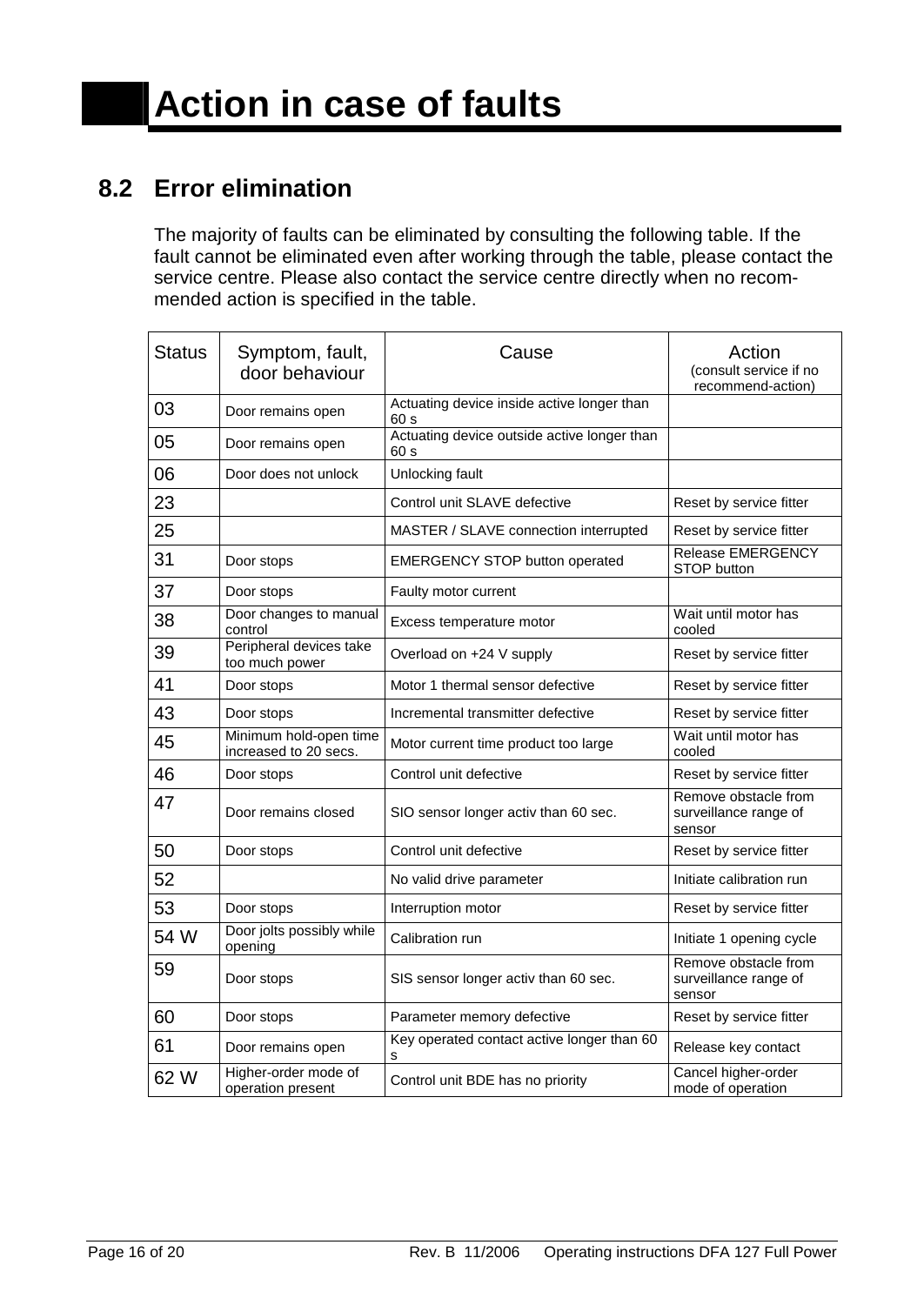## **8.3 Detail description of status indications**

#### **General**

A status can usually be deleted by pressing the  $\frac{80}{1000}$  key for 5 s (= Reset). This produces a new start in the control unit.

If, however, the cause of the fault has not been eliminated, the status message will appear again if the fault occurs again.

The following list contains the causes of faults in decreasing possibility. The fault at the bottom of the list has the smallest probability to occur in the control unit STG.

| <b>Status 3:</b> | AKI sensor active longer than 60 s<br>Automatically reset if everything is in order, or by service fitter            |
|------------------|----------------------------------------------------------------------------------------------------------------------|
| Status 5:        | AKA sensor active longer than 60 s<br>Automatically reset if everything is in order, or by service fitter            |
| Status 6:        | <b>Unlocking error</b><br>Bolt possibly jammed<br>Reset by service fitter                                            |
| <b>Status 9:</b> | "Opening" unsuccessful (after 4 collisions)<br>Check the interlock / remove obstacle<br>Reset through service fitter |
| Status 11:       | <b>Faulty motor current</b><br>Possibly faulty wiring in prefabricated cables<br>Replacement by service fitter       |
| Status 23:       | <b>Slave control unit defective</b><br>Replacement by service fitter                                                 |
| Status 25:       | Slave connection (CAN) to Master interrupted<br>Clear by service fitter                                              |
| Status 31:       | <b>EMERGENCY STOP operated. Motor relay de-energises</b><br>Reset by resetting the EMERGENCY STOP button             |
| Status 37:       | <b>Motor current</b><br><b>STG or ATE defective</b><br>Reset by service fitter                                       |
| Status 38:       | <b>Overheat motor</b><br>Manual control effective                                                                    |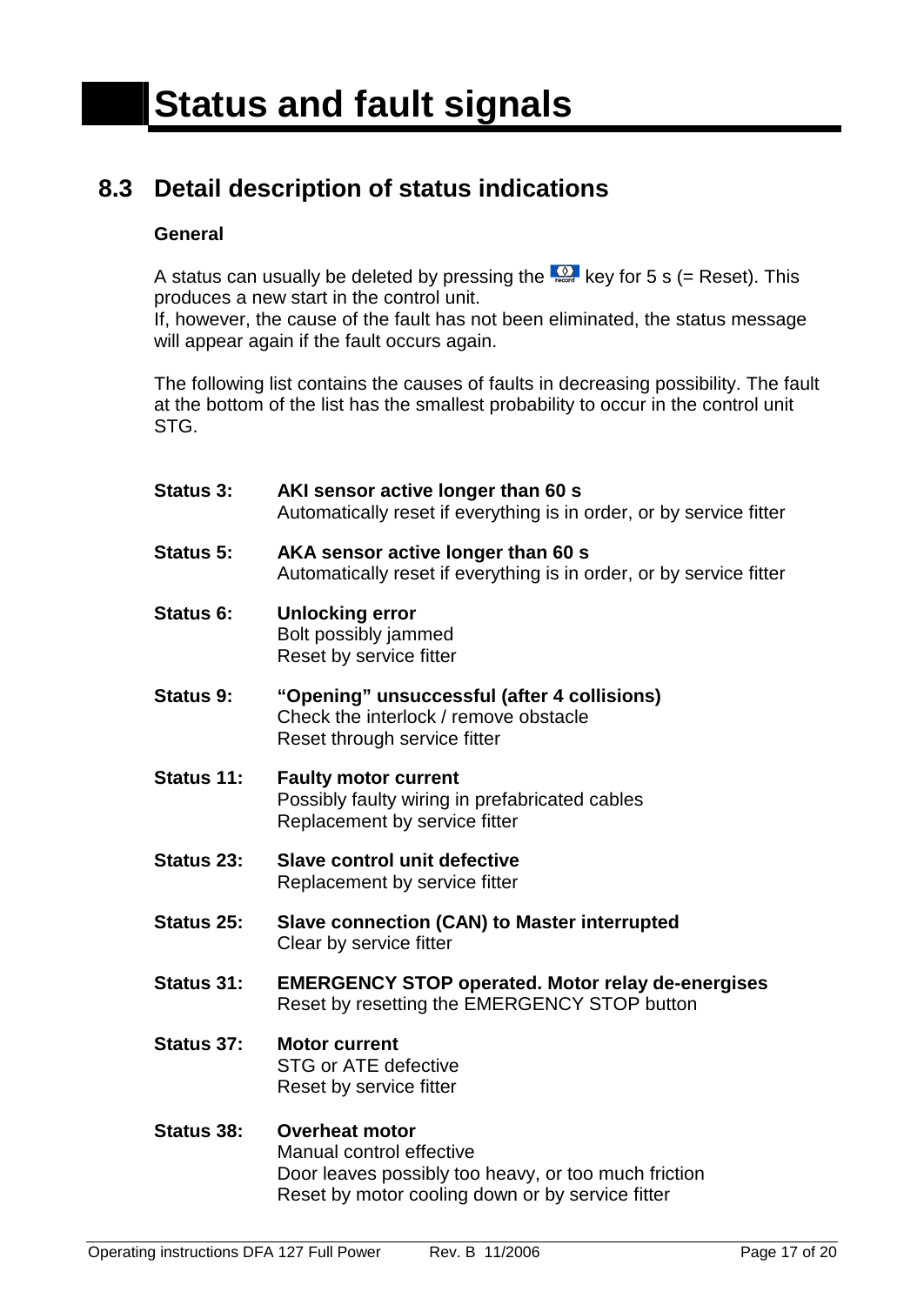## **Status and fault signals**

**Status 39: Overload on + 24 V supply**  Too many external units possibly connected Reset by service fitter **Status 41: Motor – temperature sensor defective**  Motor possibly not connected Sensor in motor possibly defective or cable break in sensor lead Reset by service fitter **Status 43: Incremental encoder fault**  Input cable possibly not connected or cable break in the lead Motor possibly blocked Reset by service fitter **Status 45: Motor current – time product to high** Motor relay de-energises Manual control effective Automatic reset by motor cooling or by service fitter **Status 46: Control unit STG defective**  Includes the following individual faults: EPROM, RAM, Watchdog, Imax, ImaxT, difference on SHE-EXT Reset by service fitter **Status 47: SIO sensor active longer than 60 s**  Automatically reset if in order, or by service fitter **Status 50: CPU2 is defective**  Reset by service fitter **Status 51: Software version**  Software version of Master and Slave do not correspond to each other. Software update by service fitter **Status 52: No running parameter**  Start calibration run **Status 53: Interruption motor**  Possibly no connection to motor Reset by service fitter **Status 54: Calibration run**  Reset automatically **Status 59: SIS sensor active longer than 60 s** 

Automatically reset if in order, or by service fitter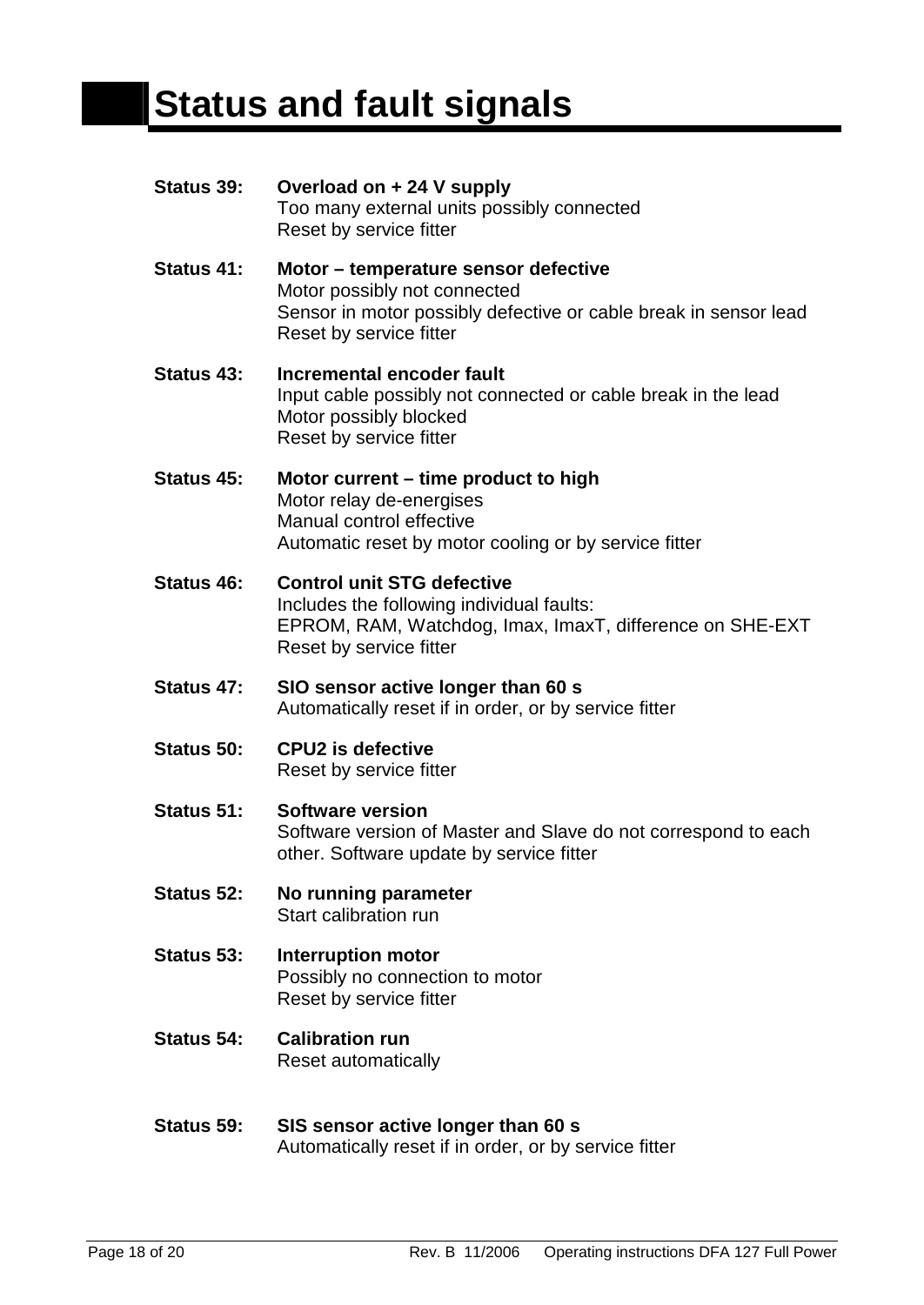## **Status and fault signals**

| Status 60:        | <b>Parameter memory (EEPROM) defective</b><br>Change control unit<br>Reset by service fitter                                  |
|-------------------|-------------------------------------------------------------------------------------------------------------------------------|
| Status 61:        | SSK active longer than 60 s<br>Automatically reset if in order, or by service fitter                                          |
| Status 62:        | <b>BDE has no priority</b><br>Because a higher-level signal is present<br>Automatically reset on release of BDE-button        |
| <b>Status 72:</b> | <b>Slave connection</b><br>Master has no connection to Slave operator<br>Reset by service fitter                              |
| Status 88:        | Difference parameter<br>The common parameters of M/S operators do not correspond to<br>each other.<br>Reset by service fitter |
| Status 89:        | <b>Master connection</b><br>Slave has no connection to master operator<br>Reset by service fitter                             |
| Status 90:        | Railbeam active > 60 sec.<br>Automatically reset if everything is in order, or by service fitter                              |
| Status 91:        | Bodyguard active > 60 sec.<br>Automatically reset if everything is in order, or by service fitter                             |
| <b>Status 92:</b> | <b>STG relay defective</b><br>Replacement by service fitter                                                                   |
| <b>Status 93:</b> | Overvoltage 24 V (from 27V)                                                                                                   |
| Status 94:        | <b>Spring calibration</b><br>Automatic reset                                                                                  |
| <b>Status 95:</b> | Error in sense of rotation                                                                                                    |
| Status 96:        | <b>EEPROM</b> void                                                                                                            |
| Status 99:        | <b>Operator rotates</b><br>The grease in the gear will be dispersed.<br>Automatic reset                                       |
| Status 105:       | <b>Test brake</b><br>Automatic reset                                                                                          |